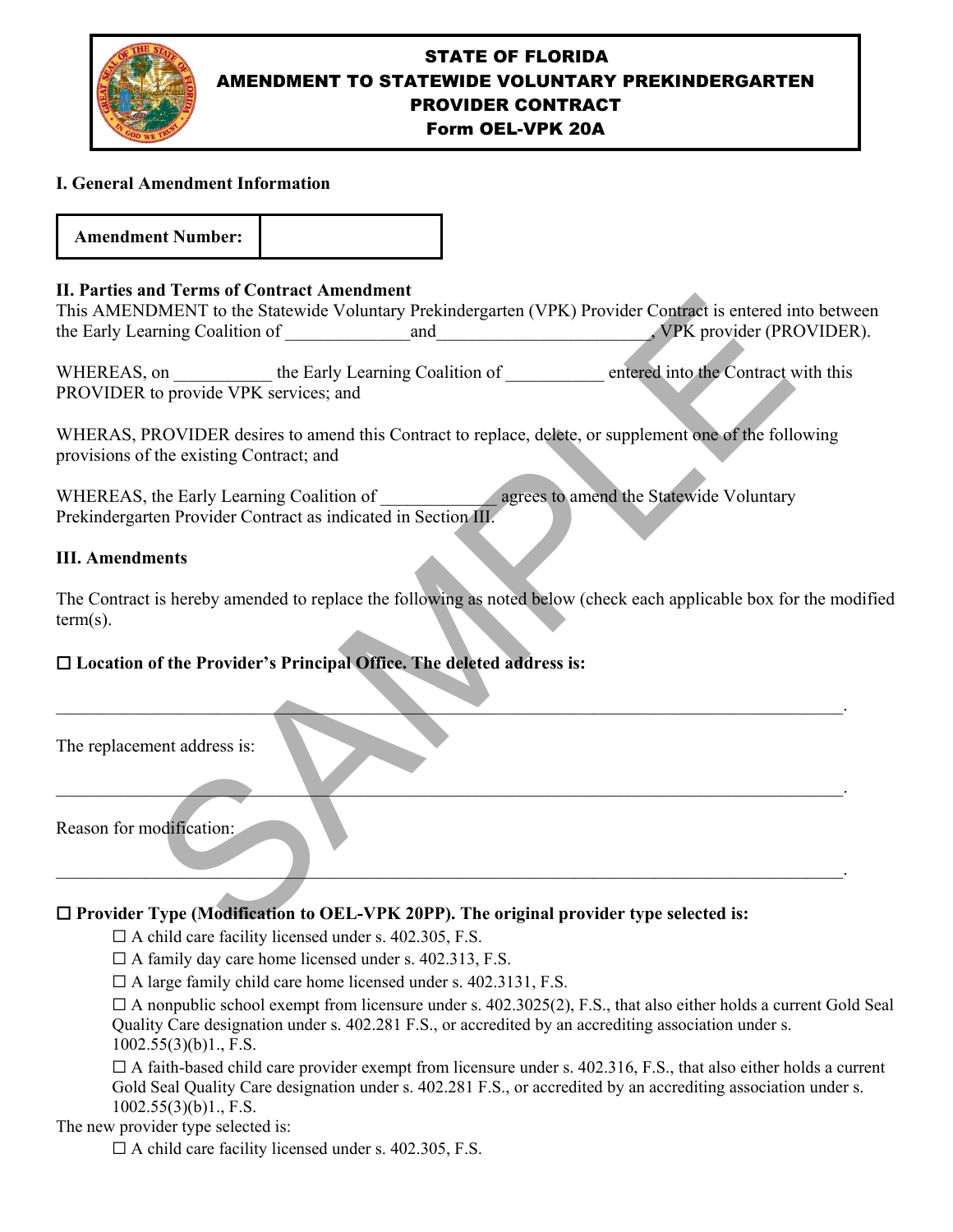$\Box$  A family day care home licensed under s. 402.313, F.S.

 $\Box$  A large family child care home licensed under s. 402.3131, F.S.

 $\Box$  A nonpublic school exempt from licensure under s. 402.3025(2), F.S., that also either holds a current Gold Seal Quality Care designation under s. 402.281 F.S., or accredited by an accrediting association under s. 1002.55(3)(b)1., F.S.

 $\Box$  A faith-based child care provider exempt from licensure under s. 402.316, F.S., that also either holds a current Gold Seal Quality Care designation under s. 402.281 F.S., or accredited by an accrediting association under s.  $1002.55(3)(b)1, F.S.$ 

Reason for modification:

# ☐ **Additional Provider Location. (Modification to OEL-VPK 20, Exhibit 1). The information for the additional VPK site or public school being added to the Provider Location List is as follows:**  Il Provider Location. (Modification to OEL-VPK 20, Exhibit 1). The information for the<br>
public school being added to the Provider Location List is as follows:<br>
tion Number (optional)<br>
tion Legal Name<br>
g Business As Name (i

 $\_$  , and the contribution of the contribution of the contribution of the contribution of  $\mathcal{A}_\mathcal{A}$  , and the contribution of the contribution of the contribution of the contribution of the contribution of the contri

- A. Location Number (optional)
- B. Location Legal Name
- C. Doing Business As Name (if applicable)
- D. Physical Address
- E. Employer Identification Number (EIN)
- F. School Year (Y/N) \_\_\_\_\_\_\_\_\_\_\_\_\_\_\_\_\_\_\_\_\_\_\_\_\_\_\_\_\_\_\_\_\_\_\_\_\_\_\_\_\_\_\_\_\_\_\_\_\_\_\_\_
- G. Summer (Y/N) \_\_\_\_\_\_\_\_\_\_\_\_\_\_\_\_\_\_\_\_\_\_\_\_\_\_\_\_\_\_\_\_\_\_\_\_\_\_\_\_\_\_\_\_\_\_\_\_\_\_\_\_\_\_\_\_

Updated Provider Location List in the format described in Exhibit 1 must be attached.

Reason for modification:

# ☐ **Removal of a Provider Location. (Modification to OEL-VPK 20, Exhibit 1). The information for the removal of a VPK site or public school being removed from the Provider Location List is as follows:**

 $\qquad \qquad -$ 

\_\_\_\_\_\_\_\_\_\_\_\_\_\_\_\_\_\_\_\_\_\_\_\_\_\_\_\_\_\_\_\_\_\_\_\_\_\_\_\_\_\_\_\_\_\_\_\_\_\_\_\_\_\_\_\_\_\_\_\_\_\_\_\_\_\_\_\_\_\_\_\_\_\_\_\_\_\_\_\_\_\_\_\_\_\_\_\_.

- H. Location Number (optional)
- I. Location Legal Name
- J. Doing Business As Name (if applicable) \_\_\_\_\_\_\_\_\_\_\_\_\_\_\_\_\_\_\_\_\_\_\_\_\_\_\_\_\_\_\_\_\_\_\_
- K. Physical Address
- L. Employer Identification Number (EIN)
- M. School Year  $(Y/N)$
- $N.$  Summer  $(Y/N)$

Updated Provider Location List in the format described in Exhibit 1 must be attached.

Reason for modification: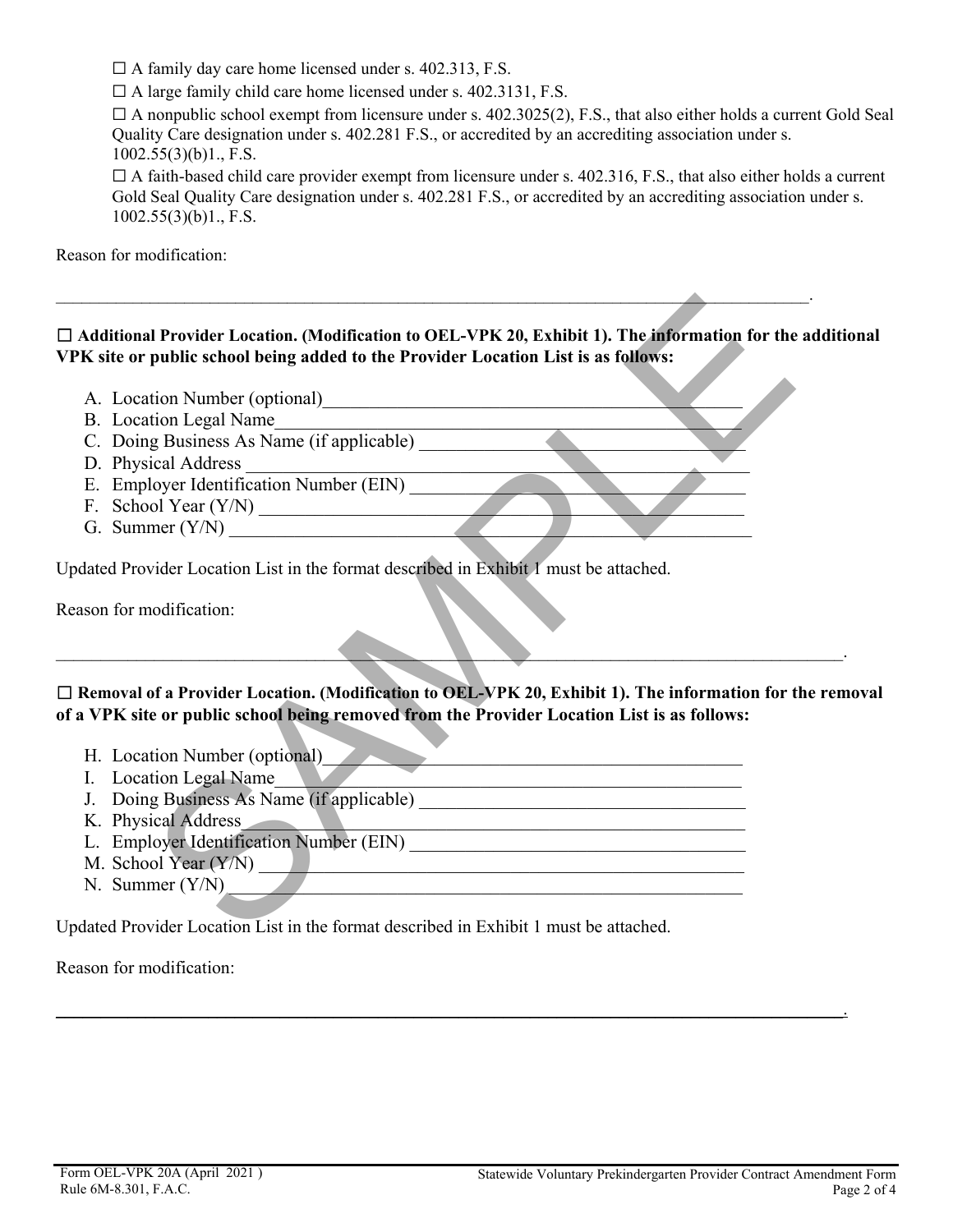## **School Year Program**

 $\Box$  PROVIDER elects to receive monthly advance payments for the school year program and understands that advance payments will be reconciled and adjusted in accordance with the rules of the Office of Early Learning.

☐ PROVIDER elects **not** to receive monthly advance payments for the school year program.

or

 $\Box$  PROVIDER does not intend to offer the school year program.

## **Summer Program**

 $\Box$  PROVIDER elects to receive monthly advance payments for the summer program and understands that advance payments will be reconciled and adjusted in accordance with the rules of the Office of Early Learning.

☐ PROVIDER elects **not** to receive monthly advance payments for the summer program.

or

☐ PROVIDER does **not** intend to offer the summer program.

## **IV. Execution of Amendment**

The effective date of the Amendment shall be the date that it is signed by both parties. All provisions in the contract and any attachments/exhibits in conflict with this amendment shall be and are hereby changed to conform to this Amendment. All provisions not in conflict with this Amendment are still in full force and effect in accordance with its terms and are to be performed at the level and in the manner specified in the contract. α <br>  $□$  PROVIDER does not intend to offer the school year program.<br> **EFROVIDER elects to receive monthly advance payments for the summer program**<br>  $□$  PROVIDER elects to receive monthly advance payments for the summer p

**Warranty of Authority**. Each person signing this Amendment warrants that he or she is dually authorized to do so and to bind the respective party to the amendment.

**Signature of President/Vice President/ Secretary/Officer/Owner/Principal/or Other Authorized Representative**

 $\Box$  By Electronic Signature

**Title Date**

**Print Name**

**Print Name**